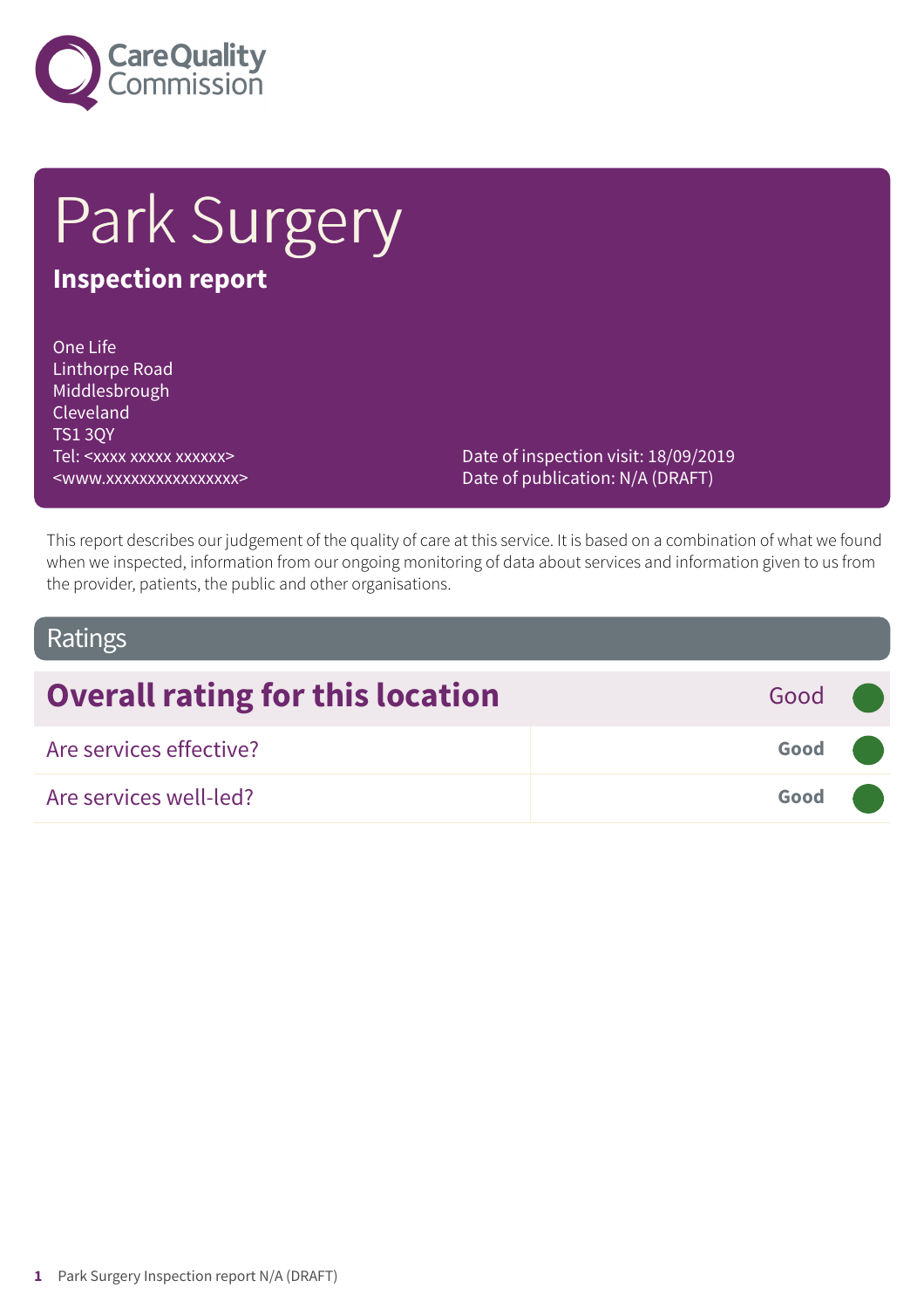# Overall summary

We carried out an announced comprehensive inspection at Park Surgery on 18 September 2019 as part of our inspection programme.

We decided to undertake an inspection of this service following our annual review of the information available to us. This inspection looked at the following key questions:

- Effective
- Well Led

We based our judgement of the quality of care at this service on a combination of:

- what we found when we inspected
- information from our ongoing monitoring of data about services and
- information from the provider, patients, the public and other organisations.

#### **We have rated this practice as good overall and good for all population groups.**

We found that:

- Patients received effective care and treatment that met their needs.
- The way the practice was led and managed promoted the delivery of high-quality, person-centre care.

Whilst we found no breaches of regulations, the provider **should**:

- Improve the way significant events and complaints are recorded that demonstrates a system of assurance.
- Improve the care and treatment of patients with mental health conditions (including dementia).

#### **Details of our findings and the evidence supporting our ratings are set out in the evidence tables.**

**Dr Rosie Benneyworth** BM BS BMedSci MRCGP

Chief Inspector of Primary Medical Services and Integrated Care